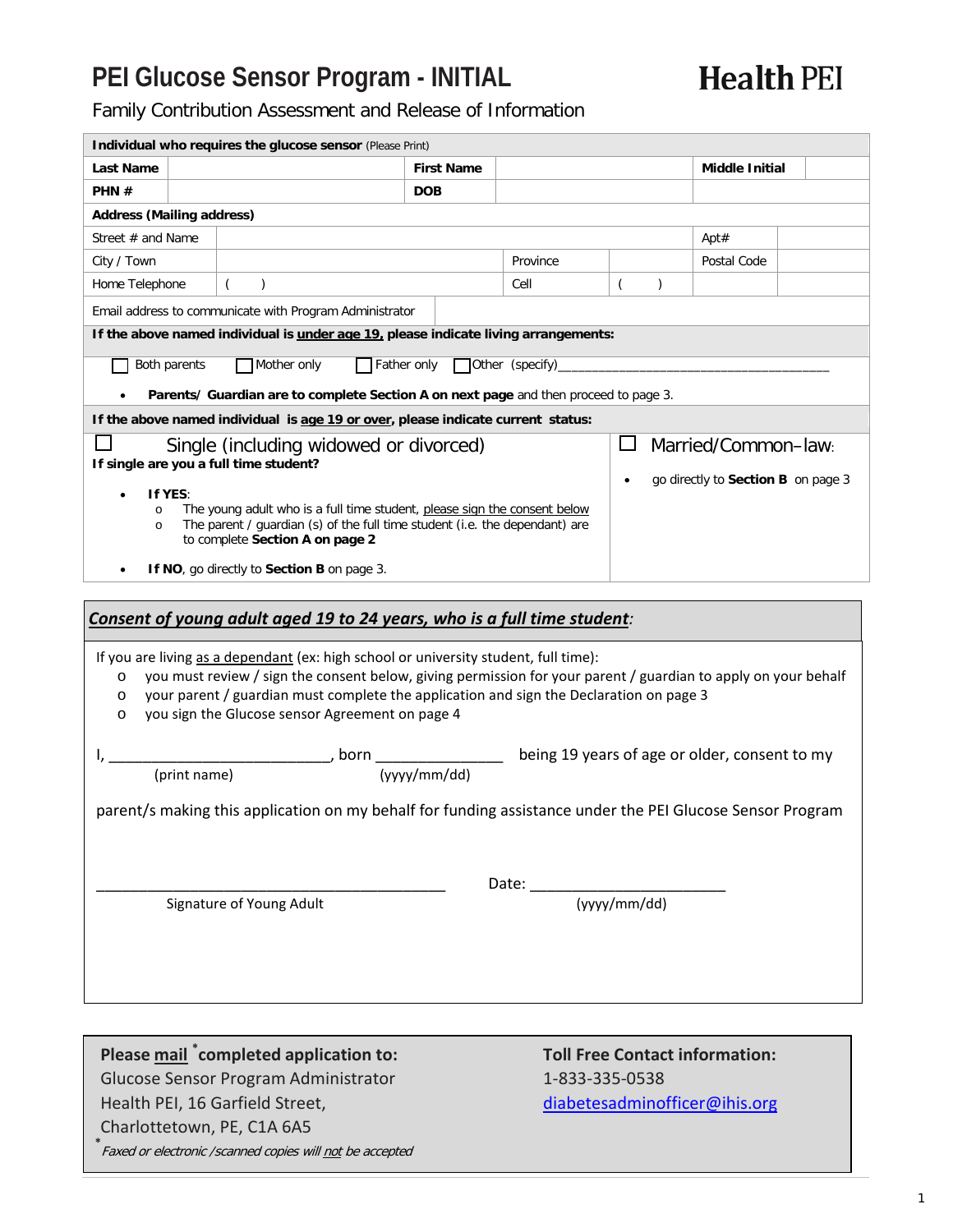### **SECTION A**

| JLVIIVII A:<br>Household Information for Applicant on behalf of a Dependent (Under age 19 or a full time student aged 19 to 24)                                                                                                            |                                                                                                                                                                                                                                   |                   |                |               |                                      |  |  |
|--------------------------------------------------------------------------------------------------------------------------------------------------------------------------------------------------------------------------------------------|-----------------------------------------------------------------------------------------------------------------------------------------------------------------------------------------------------------------------------------|-------------------|----------------|---------------|--------------------------------------|--|--|
| Parent / Legal Guardian of individual noted on page 1                                                                                                                                                                                      |                                                                                                                                                                                                                                   |                   |                |               |                                      |  |  |
| Last Name                                                                                                                                                                                                                                  |                                                                                                                                                                                                                                   | <b>First Name</b> |                |               | Middle Initial                       |  |  |
| Social Insurance Number                                                                                                                                                                                                                    |                                                                                                                                                                                                                                   |                   |                |               |                                      |  |  |
|                                                                                                                                                                                                                                            | Spouse / Partner (Of Parent / Legal Guardian)                                                                                                                                                                                     |                   |                |               |                                      |  |  |
| Last Name                                                                                                                                                                                                                                  |                                                                                                                                                                                                                                   | <b>First Name</b> |                |               | Middle Initial                       |  |  |
| Social Insurance Number                                                                                                                                                                                                                    |                                                                                                                                                                                                                                   |                   |                |               |                                      |  |  |
| <b>Address</b>                                                                                                                                                                                                                             | Same as noted on page 1                                                                                                                                                                                                           |                   |                |               |                                      |  |  |
| Street # and Name                                                                                                                                                                                                                          |                                                                                                                                                                                                                                   |                   |                |               | Apt $#$                              |  |  |
| City / Town                                                                                                                                                                                                                                |                                                                                                                                                                                                                                   |                   | Province       |               | Postal Code                          |  |  |
| Cell phone                                                                                                                                                                                                                                 | $\mathcal{E}$                                                                                                                                                                                                                     |                   | Home telephone | $\left($<br>) |                                      |  |  |
| Email address                                                                                                                                                                                                                              |                                                                                                                                                                                                                                   |                   |                |               |                                      |  |  |
|                                                                                                                                                                                                                                            | Does the parent/ guardian, or spouse / partner have:                                                                                                                                                                              |                   |                |               |                                      |  |  |
|                                                                                                                                                                                                                                            | Third party health insurance that would cover part or all of the cost of glucose sensors?                                                                                                                                         |                   |                |               | Yes<br>No <i>(proceed to page 4)</i> |  |  |
|                                                                                                                                                                                                                                            | If "yes" to above, please provide the following information                                                                                                                                                                       |                   |                |               |                                      |  |  |
|                                                                                                                                                                                                                                            | Name of health insurance company                                                                                                                                                                                                  |                   |                |               |                                      |  |  |
|                                                                                                                                                                                                                                            | If you are not aware of your coverage, please contact your insurance company to inquire<br><b>Terms of Coverage</b><br>(e.g. insurance pays 80% of costs of continuous glucose sensor, or<br>intermittent / flash glucose sensor) |                   |                |               |                                      |  |  |
|                                                                                                                                                                                                                                            | If there is <b>more than one plan</b> that provides coverage, please provide information on the additional health plan                                                                                                            |                   |                |               |                                      |  |  |
|                                                                                                                                                                                                                                            | Name of health insurance company                                                                                                                                                                                                  |                   |                |               |                                      |  |  |
| If you are not aware of your coverage, please contact your insurance company to inquire<br><b>Terms of Coverage</b><br>You must pay full cost at the pharmacy and then submit your receipts to your<br>insurance company for reimbursement |                                                                                                                                                                                                                                   |                   |                |               |                                      |  |  |
| If you have private health insurance, please answer the following statement:                                                                                                                                                               |                                                                                                                                                                                                                                   |                   |                |               |                                      |  |  |
| When purchasing glucose sensors at your pharmacy<br>The pharmacy can direct-bill your insurance company at the time of<br>purchase                                                                                                         |                                                                                                                                                                                                                                   |                   |                |               |                                      |  |  |
| If you are not aware, please contact your<br>You must pay full cost at the pharmacy and then submit your receipts<br>insurance company to inquire<br>to your insurance company for reimbursement                                           |                                                                                                                                                                                                                                   |                   |                |               |                                      |  |  |

#### **Upon completion of the above section, please proceed to:**

- **Page 4:** *Declaration and Consent* **AND**
- **Page 5:** *Client / Family Agreement for Glucose Sensors*
- **Page 6: Your health care provider is to complete –** *Special Authorization Request (only needs to be completed at time of initial application , i.e. not annually)*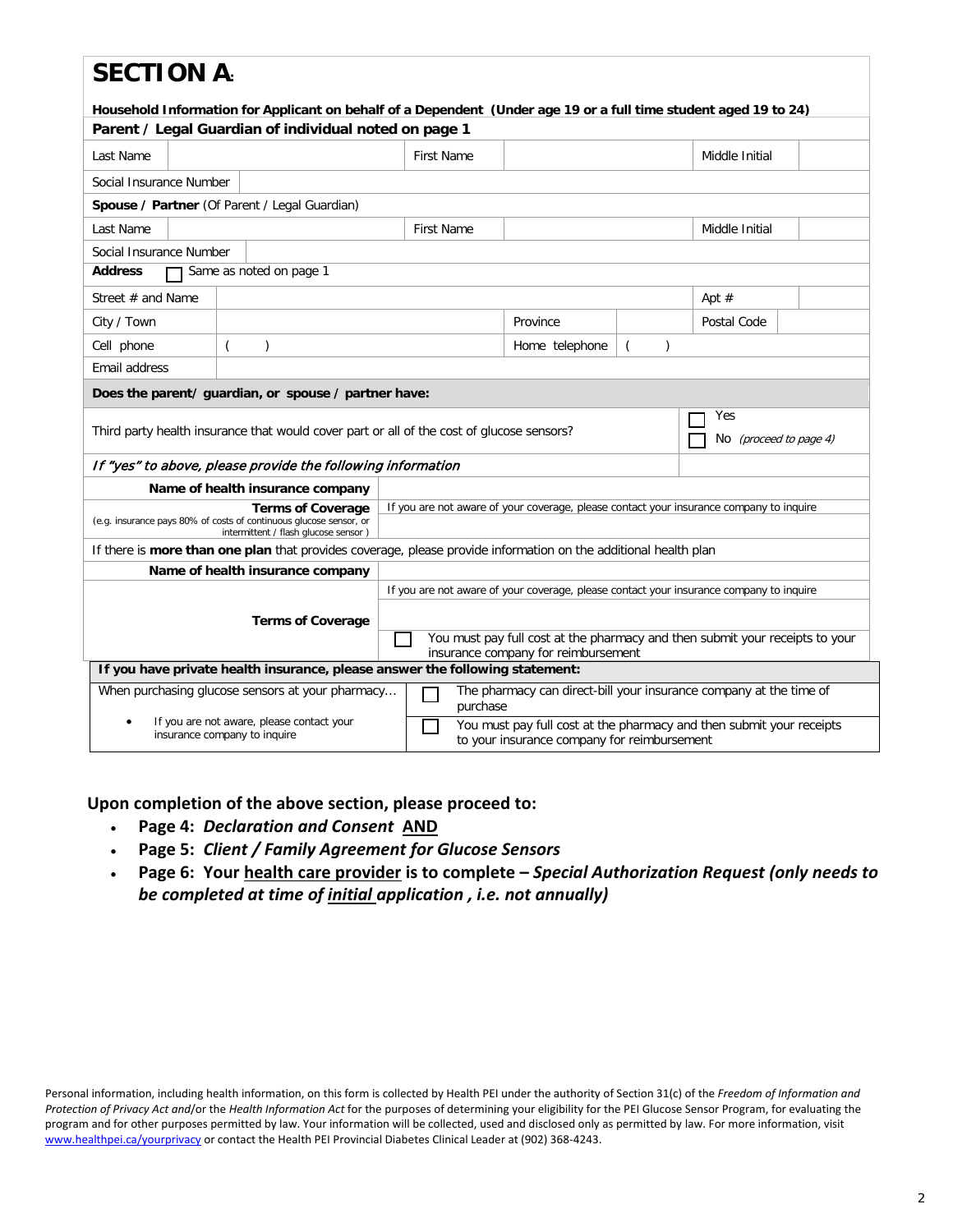| <b>SECTION B.</b>                                                                                                      |                                                                                                              |  |                                                                                         |  |  |                        |  |  |  |
|------------------------------------------------------------------------------------------------------------------------|--------------------------------------------------------------------------------------------------------------|--|-----------------------------------------------------------------------------------------|--|--|------------------------|--|--|--|
|                                                                                                                        |                                                                                                              |  |                                                                                         |  |  |                        |  |  |  |
|                                                                                                                        | Household Information for Independent Applicant (Age 19 or over, AND not a full time student)                |  |                                                                                         |  |  |                        |  |  |  |
|                                                                                                                        | Information of Applicant who requires the glucose sensor                                                     |  |                                                                                         |  |  |                        |  |  |  |
| Last Name                                                                                                              |                                                                                                              |  | <b>First Name</b>                                                                       |  |  | Middle Initial         |  |  |  |
|                                                                                                                        | Applicant's Social Insurance Number                                                                          |  |                                                                                         |  |  |                        |  |  |  |
|                                                                                                                        | Spouse / Partner (if applicable)                                                                             |  |                                                                                         |  |  |                        |  |  |  |
| Last Name                                                                                                              |                                                                                                              |  | <b>First Name</b>                                                                       |  |  | Middle Initial         |  |  |  |
| Social Insurance Number                                                                                                |                                                                                                              |  |                                                                                         |  |  |                        |  |  |  |
|                                                                                                                        |                                                                                                              |  |                                                                                         |  |  |                        |  |  |  |
|                                                                                                                        | Do you or your spouse / partner have:                                                                        |  |                                                                                         |  |  |                        |  |  |  |
|                                                                                                                        | Yes                                                                                                          |  |                                                                                         |  |  |                        |  |  |  |
| Third party health insurance that would cover part or all of the cost of glucose sensors?                              |                                                                                                              |  |                                                                                         |  |  | No (proceed to page 4) |  |  |  |
|                                                                                                                        | If "yes" to above, please provide the following information                                                  |  |                                                                                         |  |  |                        |  |  |  |
|                                                                                                                        | Name of health insurance company                                                                             |  |                                                                                         |  |  |                        |  |  |  |
|                                                                                                                        | Terms of Coverage<br>If you are not aware of your coverage, please contact your insurance company to inquire |  |                                                                                         |  |  |                        |  |  |  |
| (e.g. insurance pays 80% of costs of continuous glucose sensor, or<br>intermittent / flash glucose sensor)             |                                                                                                              |  |                                                                                         |  |  |                        |  |  |  |
| If there is <b>more than one plan</b> that provides coverage, please provide information on the additional health plan |                                                                                                              |  |                                                                                         |  |  |                        |  |  |  |
| Name of health insurance company                                                                                       |                                                                                                              |  |                                                                                         |  |  |                        |  |  |  |
|                                                                                                                        |                                                                                                              |  | If you are not aware of your coverage, please contact your insurance company to inquire |  |  |                        |  |  |  |
| Terms of Coverage                                                                                                      |                                                                                                              |  |                                                                                         |  |  |                        |  |  |  |

| If you have private health insurance, please answer the following statement:                  |  |                                                                                                                     |  |  |
|-----------------------------------------------------------------------------------------------|--|---------------------------------------------------------------------------------------------------------------------|--|--|
| When purchasing glucose sensors at your pharmacy<br>If you are not aware, please contact your |  | The pharmacy can direct-bill your insurance company at the time<br>of purchase                                      |  |  |
| insurance company to inquire                                                                  |  | You must pay full cost at the pharmacy and then submit your<br>receipts to your insurance company for reimbursement |  |  |

**Upon completion of the above section, please proceed to:**

- **Page 4:** *Declaration and Consent* **AND**
- **Page 5:** *Client / Family Agreement for Glucose Sensors*
- **Page 6: Your health care provider is to complete –** *Special Authorization Request (only needs to be completed at time of initial application , i.e. not annually)*

Personal information, including health information, on this form is collected by Health PEI under the authority of Section 31(c) of the *Freedom of Information and Protection of Privacy Act and*/or the *Health Information Act* for the purposes of determining your eligibility for the PEI Glucose Sensor Program, for evaluating the program and for other purposes permitted by law. Your information will be collected, used and disclosed only as permitted by law. For more information, visi[t www.healthpei.ca/yourprivacy](http://www.healthpei.ca/yourprivacy) or contact the Health PEI Provincial Diabetes Clinical Leader at (902) 368-4243.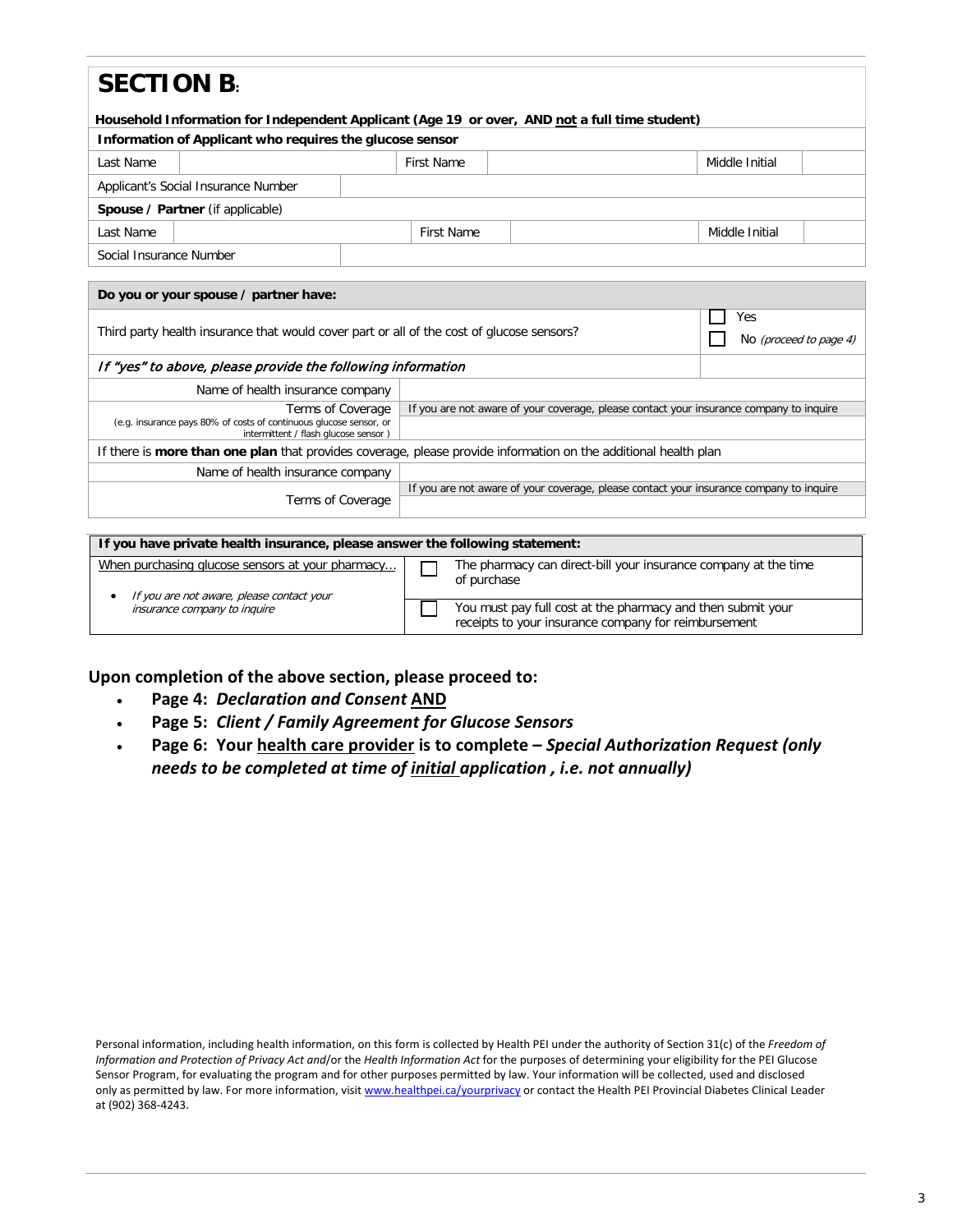#### **Declaration And Consent**

I/We, the undersigned, declare that the information provided on this application is true and correct to the best of my/our knowledge.

I/We, the undersigned, understand that refusing to submit information or knowingly furnishing false or incomplete information is an offence under the *Drug Cost Assistance Act*.

For the purpose of verifying program eligibility, I/we authorize Health PEI to obtain information from:

- My employer, my insurer, and my plan administrator regarding private insurance coverage;
- The Provincial Health Plan (the Plan) regarding my eligibility for health services and release of my PHN;
- Retail pharmacies, to access prescription drug information in order to verify claims

I/We, the undersigned, agree to notify Health PEI of any changes to the household, insurance coverage, or any other factor which may affect my level or eligibility of coverage.

I/We, the undersigned, hereby consent to the release by the Canada Revenue Agency (CRA), of income, expense and identifying information from income tax returns or from other sources, copies of notices of assessment or reassessment, and copies of information slips (for example, T2202A, T3, T4 and T5 slips) filed with CRA. The information will be relevant to, and used solely for the purpose of determining and verifying my eligibility and entitlement for assistance, and collecting overpayments of assistance under the Drug Cost Assistance Programs identified above.

A parent or legal guardian may provide consent for all dependents under the age of 18.

This authorization is valid for the two taxation years preceding the date of this application, the current taxation year and each subsequent consecutive taxation year for which I apply for assistance under the Drug Cost Assistance Programs identified above.

**I understand that there are risks associated with sending personal health information to an unsecured** email address, including a risk that my information could be accessed by someone else in transit. I accept **the risks and request that Health PEI send my personal health information to me at the email address I have provided.**

| Name of Applicant              | Signature | Date (yyyy/mm/dd) |
|--------------------------------|-----------|-------------------|
| Name of Spouse (if applicable) | Signature | Date (yyyy/mm/dd) |

**By signing above I certify that the information given on this application and in any documents attached is correct, complete, and fully discloses my household conditions.**

**I understand that a false statement constitutesfraud and may result in recovery of any benefits paid.**

**I acknowledge that it is my responsibility to report any change to the information provided within 30 days of the change coming into effect.**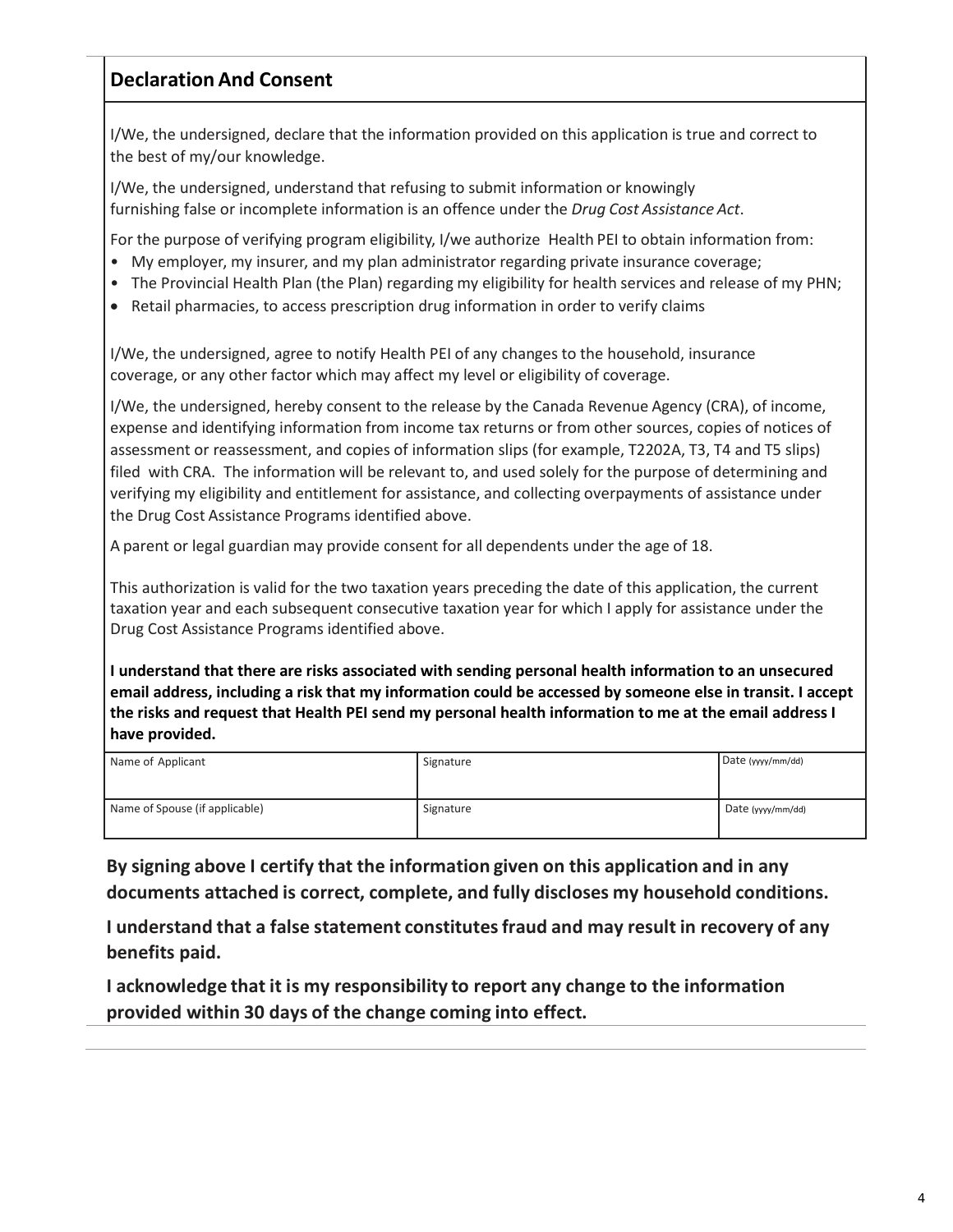### **Client/ Family Agreement for Glucose Sensors**

**Health PEI** 

Note: In this Agreement, "I" refers to the individual, (and/or the parent/ guardian, as appropriate) who will be using the glucose sensor;

|                                                                                                                                                                                                                                              | wish to apply for benefits under the Health PEI Glucose Sensor Program.                                              |                   |  |  |  |
|----------------------------------------------------------------------------------------------------------------------------------------------------------------------------------------------------------------------------------------------|----------------------------------------------------------------------------------------------------------------------|-------------------|--|--|--|
|                                                                                                                                                                                                                                              | Please check $(v)$ each box to indicate you have read and agree with each statement.                                 |                   |  |  |  |
| I am under the care and management of a primary care provider (doctor/NP), physician specialist or Certified Diabetes<br>Educator (or Health PEI Provincial Diabetes Program Diabetes Educator)                                              |                                                                                                                      |                   |  |  |  |
| I am knowledgeable in how to use the sensor appropriately                                                                                                                                                                                    |                                                                                                                      |                   |  |  |  |
|                                                                                                                                                                                                                                              | I have knowledge of what sensor technology can do and how it can benefit my diabetes care                            |                   |  |  |  |
| management decisions                                                                                                                                                                                                                         | I am willing to use the sensor properly and to use the data from this technology to make safe and effective diabetes |                   |  |  |  |
|                                                                                                                                                                                                                                              | I am willing to share my sensor information with my healthcare team to optimize my diabetes management               |                   |  |  |  |
|                                                                                                                                                                                                                                              | I am prepared to attend regular follow-up appointments with my diabetes care provider / diabetes team.               |                   |  |  |  |
| I am aware that I have to reapply annually by July 1 <sup>st</sup> each year or my benefits under this program will cease. Prior to<br>reapplying I must have submitted my income tax return to Canada Revenue Agency for the previous year. |                                                                                                                      |                   |  |  |  |
|                                                                                                                                                                                                                                              | Preferred method of communication with Program Administrator:                                                        |                   |  |  |  |
|                                                                                                                                                                                                                                              |                                                                                                                      |                   |  |  |  |
| Via regular mail at the address provided on the first page                                                                                                                                                                                   |                                                                                                                      |                   |  |  |  |
| Name of Client (print)                                                                                                                                                                                                                       | Client signature (if age 19 and over)                                                                                | Date (yyyy/mm/dd) |  |  |  |
| If under age 19:                                                                                                                                                                                                                             |                                                                                                                      |                   |  |  |  |
| Name of Parent / Caregiver (print)                                                                                                                                                                                                           | Name of Parent / Caregiver (signature)                                                                               | Date (yyyy/mm/dd) |  |  |  |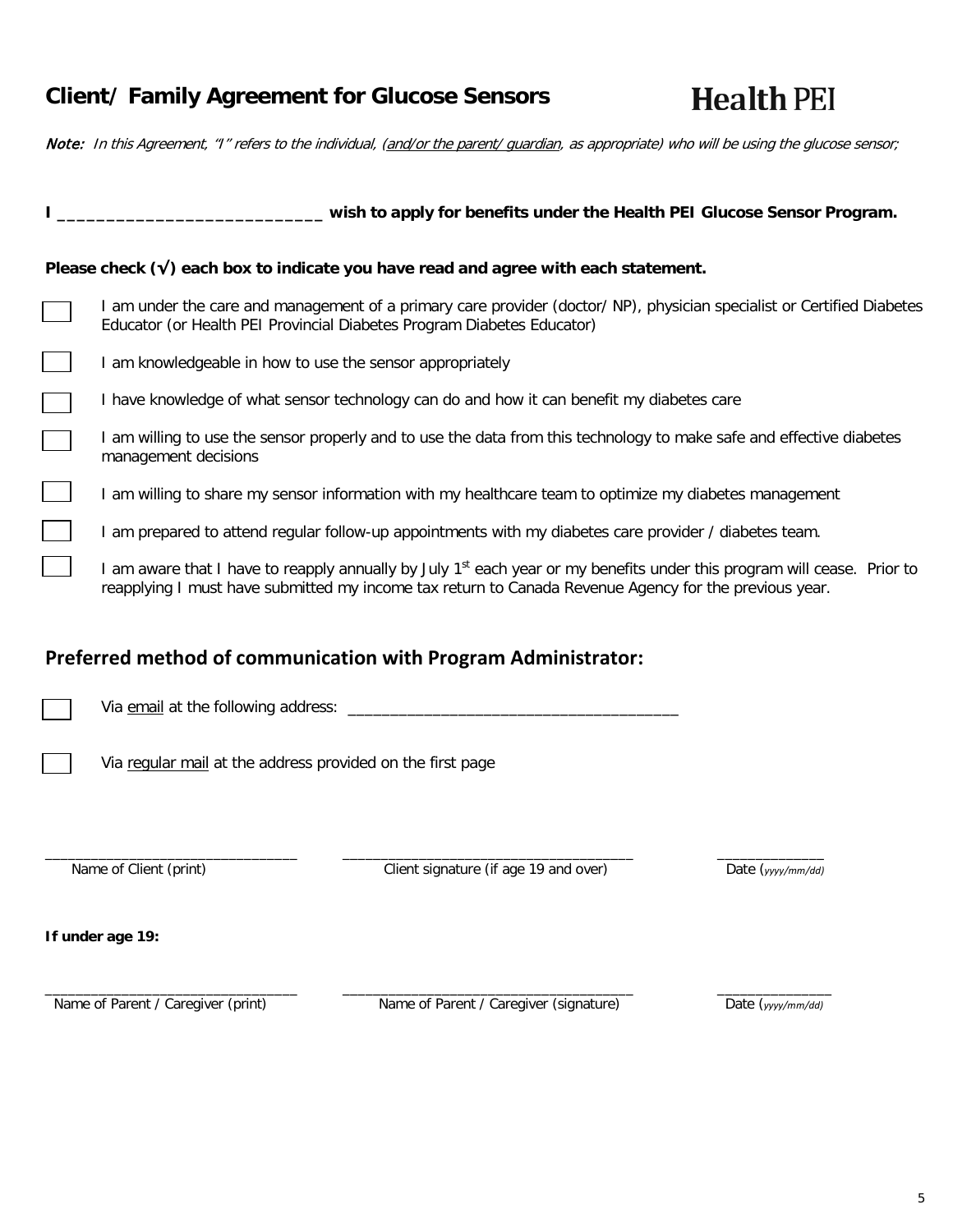### Special Authorization Request Glucose Sensor Program

# **Health PEI**

**This form must be completed by your Health Care Provider i.e. Physician / Nurse Practitioner or Certified Diabetes Educator (or Health PEI Provincial Diabetes Program Diabetes Educator) and submitted with your completed application.**

#### **SECTION 1 – PATIENT INFORMATION**

| PERSONAL HEALTH NUMBER (PHN)                                                                                                                                                                                                                                                                                                                                                                                                                                                                                                                                                                                                                                                                                                                                            |                        | PATIENT (FAMILY) NAME                                                                                                                                  |  | PATIENT (GIVEN) NAME(S)                                                                                    |  |  |
|-------------------------------------------------------------------------------------------------------------------------------------------------------------------------------------------------------------------------------------------------------------------------------------------------------------------------------------------------------------------------------------------------------------------------------------------------------------------------------------------------------------------------------------------------------------------------------------------------------------------------------------------------------------------------------------------------------------------------------------------------------------------------|------------------------|--------------------------------------------------------------------------------------------------------------------------------------------------------|--|------------------------------------------------------------------------------------------------------------|--|--|
| DATE OF BIRTH (YYYY/MM/DD)                                                                                                                                                                                                                                                                                                                                                                                                                                                                                                                                                                                                                                                                                                                                              |                        | PATIENT'S MAILING ADDRESS                                                                                                                              |  |                                                                                                            |  |  |
| Section 2 - Requester's Information                                                                                                                                                                                                                                                                                                                                                                                                                                                                                                                                                                                                                                                                                                                                     |                        |                                                                                                                                                        |  |                                                                                                            |  |  |
| NAME AND MAILING ADDRESS                                                                                                                                                                                                                                                                                                                                                                                                                                                                                                                                                                                                                                                                                                                                                |                        |                                                                                                                                                        |  | <b>APPLICATION DATE</b><br>YYYY<br>MМ<br>DD<br><b>REQUESTER'S TELEPHONE #</b><br>REQUESTER'S FAX #         |  |  |
| Section 3- Sensor Detail Information as per Health Canada approval                                                                                                                                                                                                                                                                                                                                                                                                                                                                                                                                                                                                                                                                                                      |                        |                                                                                                                                                        |  |                                                                                                            |  |  |
| <b>REQUESTED SENSOR</b><br>Freestyle Libre (choose one)<br>∃Libre 2<br>Libre or<br>• For patients age 4 and over<br>• Sensor wear time $= 14$ days<br>$\bullet$ Dispense period = 28 days<br>Section 4- Type of insulin therapy                                                                                                                                                                                                                                                                                                                                                                                                                                                                                                                                         | Dexcom                 | • For patients age 2 and over<br>• Sensor wear time = 10 days<br>• Dispense period = 30 days                                                           |  | Medtronic<br>• For patients age 2 and over<br>• Sensor wear time $= 7$ days<br>• Dispense period = 35 days |  |  |
|                                                                                                                                                                                                                                                                                                                                                                                                                                                                                                                                                                                                                                                                                                                                                                         |                        |                                                                                                                                                        |  |                                                                                                            |  |  |
| Insulin Pump brand:<br>Medtronic<br>Tandem<br>Omnipod                                                                                                                                                                                                                                                                                                                                                                                                                                                                                                                                                                                                                                                                                                                   | $\bullet$<br>$\bullet$ | Multiple daily injections of insulin (please specify below)<br>Basal insulin (name) ______________________<br>Bolus insulin (name) ___________________ |  | Number of injections per day ______<br>Number of injections per day ______                                 |  |  |
|                                                                                                                                                                                                                                                                                                                                                                                                                                                                                                                                                                                                                                                                                                                                                                         |                        |                                                                                                                                                        |  |                                                                                                            |  |  |
| Section 5- Confirmation of Eligibility - initial and renewal<br>Patients must meet the following criteria for special authorization:<br>For the treatment of patients who are on multiple daily injections of insulin (3 or more injections / day) OR an insulin pump AND<br>The patient is under the care & management of a primary care provider, physician specialist or CDE / Health PEI PDP diabetes educator<br>The patient demonstrates the capacity to use the sensor appropriately<br>The patient demonstrates a reasonable understanding of what sensor technology can do and how it can benefit their diabetes care<br>The patient affirms a willingness to use the sensor properly & to use the data to make safe & effective diabetes management decisions |                        |                                                                                                                                                        |  |                                                                                                            |  |  |
| OTHER COMMENTS (IF APPLICABLE)                                                                                                                                                                                                                                                                                                                                                                                                                                                                                                                                                                                                                                                                                                                                          |                        |                                                                                                                                                        |  |                                                                                                            |  |  |
| <b>Discontinuation Request</b> (Complete only if Special Authorization)<br>I authorize Health PEI to discontinue to Special Authorization for eligibility under the Glucose Sensor Program as this patient no longer meets the eligibility criteria. This has<br>been discussed with the patient / caregiver.<br>Name of Health Care Provider<br>Effective Date of Discontinuation                                                                                                                                                                                                                                                                                                                                                                                      |                        |                                                                                                                                                        |  |                                                                                                            |  |  |
| Signature of Health Care Provider                                                                                                                                                                                                                                                                                                                                                                                                                                                                                                                                                                                                                                                                                                                                       |                        |                                                                                                                                                        |  |                                                                                                            |  |  |
| Health PEI may request additional documentation to support this Special Authorization Request. Personal information, including health information, on this form is collected<br>by Health PEI under the authority of Section 31(c) of the Freedom of Information and Protection of Privacy Act and/or the Health Information Act for the purposes of<br>determining your eligibility for the PEI Glucose Sensor Program, for evaluating the program and for other purposes permitted by law. Your information will be collected,<br>used and disclosed only as permitted by law. For more information, visit www.healthpei.ca/yourprivacy or contact the Health PEI Provincial Diabetes Clinical Leader at<br>(902) 368-4243.                                           |                        |                                                                                                                                                        |  |                                                                                                            |  |  |
| <b>REQUESTER'S SIGNATURE (REQUIRED)</b>                                                                                                                                                                                                                                                                                                                                                                                                                                                                                                                                                                                                                                                                                                                                 |                        |                                                                                                                                                        |  | <b>DATE:</b>                                                                                               |  |  |